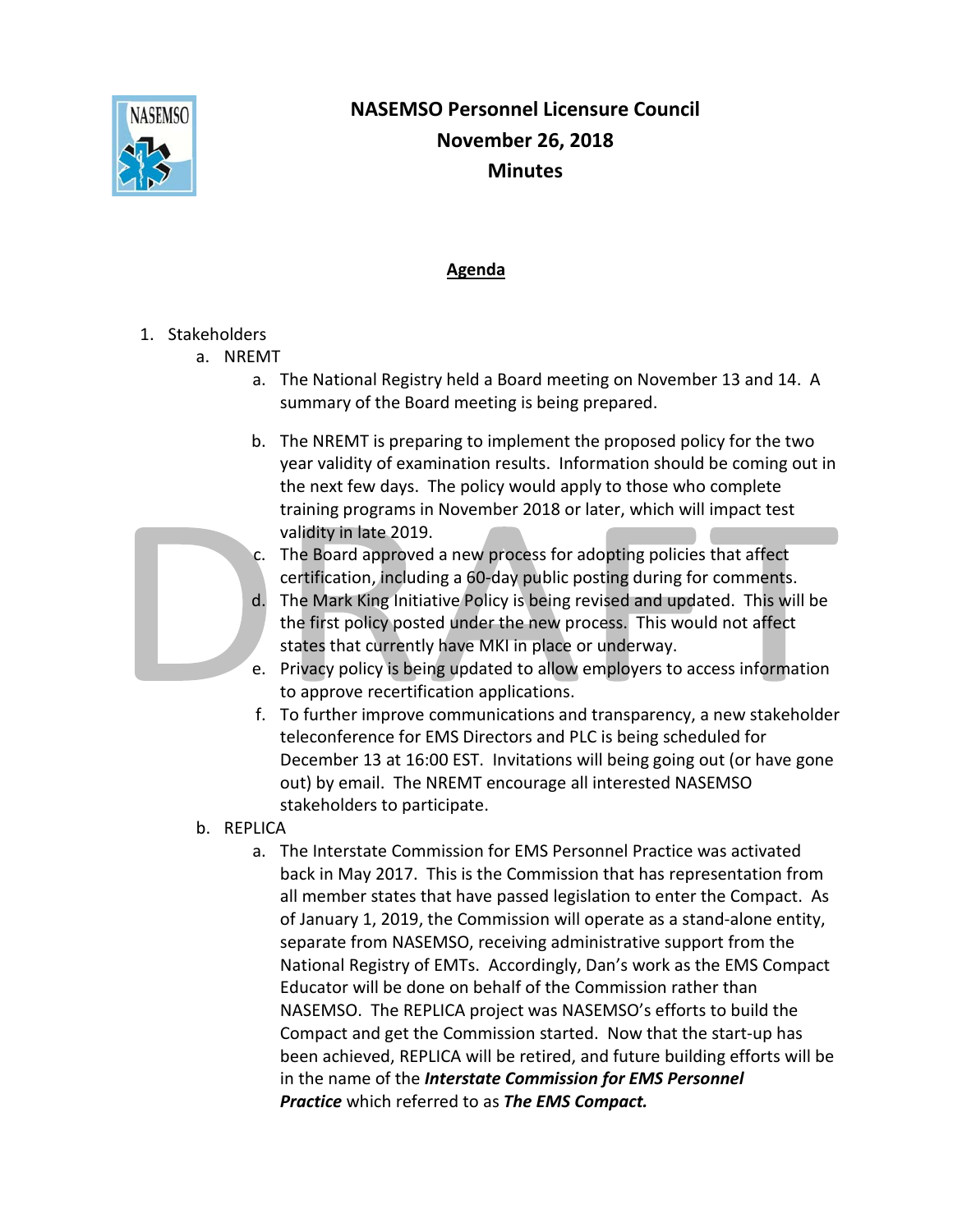- b. The following states are confirmed as pursuing EMC compact legislation this coming session: Indiana, Arkansas, North Dakota, and West Virginia
- c. Potential states include remount, Maine, California, Rhode Island, Louisiana, Connecticut, Pennsylvania, Iowa, Florida, and Kentucky.
- d. If members are aware of other states that may be considering Compact legislations, please contact Dan at manz@emsreplica.org.
- 2. NEPS Survey
	- a. Kevin McGinnis discussed the redo of the 2011 National EMS assessment.
	- b. The new survey will use some of the 2011 elements and some new questions to develop a picture of the national EMS system.
	- c. Draft elements are available in Basecamp under the Meeting Materials\November 2018 folder.
	- d. The elements are currently being reviewed by a committee of regional representatives and will be provided the councils for review.
- 3. Council Priorities
	- a. Identify training requirements for investigators and inspectors that can be developed into training modules for state EMS offices to utilize
		- 1. Workgroup has developed a draft document that has been placed in Basecamp for member comments (Investigator/Inspector Training folder)
	- b. Develop strategies to promote EMS providers as allied health care professionals
		- 1. Topic being tabled for further discussion at Spring meeting in Utah
	- c. Engage and provide input on EMS agenda 2050 reviews
		- 1. Topic will be discussed further at Spring Meeting in Utah
	- d. Workforce Issues
		- 1. Wisconsin has been gathering workforce data since 2010. Wisconsin has seen a trend of EMS providers working in non-traditional setting and not in EMS agencies
		- 2. The recent edition of JEMS has an article on recruitment and retention
		- 3. Massachusetts is in the process of developing a survey. There is a perceived shortage, but more EMS personnel are certified than ever.
		- 4. Alaska has 3,700 EMS personnel of which 589 are paramedics. Several areas not covered by EMS. Looking at ways to fill gaps in coverage.
		- 5. Helen asking for any states to identify any projects or surveys they may be doing related to workforce issues.
- 4. Annual Meeting Topics
	- a. The following topics are planned for the annual meeting agenda:
		- a. Characteristics of Sexual Predators
		- b. Workforce Survey
	- b. Other potential topics include:
		- a.CLEAR presentation on training opportunities
		- b. Mapping an investigation process